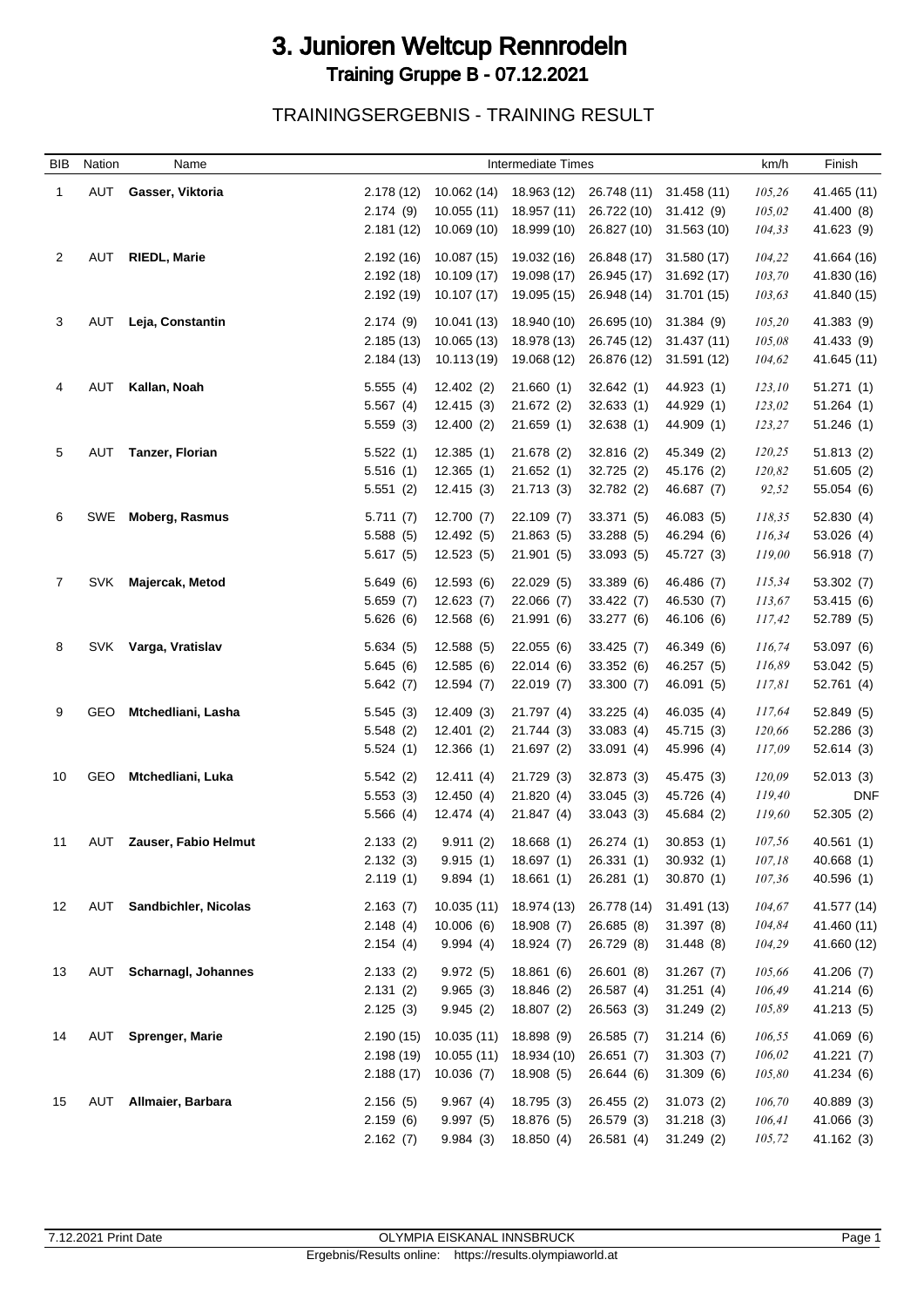## 3. Junioren Weltcup Rennrodeln Training Gruppe B - 07.12.2021

TRAININGSERGEBNIS - TRAINING RESULT

| BIB | Nation     | Name                    |                       |                          | Intermediate Times       |                          |                          | km/h             | Finish       |
|-----|------------|-------------------------|-----------------------|--------------------------|--------------------------|--------------------------|--------------------------|------------------|--------------|
| 16  | AUT        | Kipp, Lara Michaela     | 2.179(13)             | 10.017(7)                | 18.882 (8)               | 26.573 (5)               | 31.212 (5)               | 106,75           | 41.062 (5)   |
|     |            |                         | 2.181(10)             | 10.031(9)                | 18.906 (6)               | 26.612 (5)               | 31.257(5)                | 106,84           | 41.103 (4)   |
|     |            |                         | 2.187(16)             | 10.052(9)                | 18.941 (8)               | 26.657 (7)               | 31.307(5)                | 106,94           | 41.148 (2)   |
| 17  | AUT        | Kirchmair, Teresa Maria | 2.194(18)             | 10.019(8)                | 18.837 (5)               | 26.474 (4)               | 31.074 (3)               | 107,18           | 40.866 (2)   |
|     |            |                         | 2.188(17)             | 10.026(8)                | 18.846 (2)               | 26.499 (2)               | 31.105(2)                | 107,14           | 40.893 (2)   |
|     |            |                         | 2.186(14)             | 10.019(6)                | 18.844 (3)               | 26.530 (2)               | 31.392(7)                | 102,56           | 41.591 (7)   |
|     |            | Schwarz, Dorothea       |                       |                          |                          |                          |                          |                  |              |
| 18  | AUT        |                         | 2.162(6)<br>2.187(16) | 9.974(6)                 | 18.797 (4)               | 26.457 (3)<br>26.617 (6) | 31.079 (4)               | 106,43<br>106,04 | 40.950 (4)   |
|     |            |                         | 2.179(11)             | 10.049 (10)<br>10.038(8) | 18.911 (8)<br>18.922 (6) | 26.641 (5)               | 31.264(6)<br>31.294(4)   | 105,90           | 41.171 (5)   |
|     |            |                         |                       |                          |                          |                          |                          |                  | 41.210 (4)   |
| 19  | SWE        | Kohala, Johanna         | 11.592(2)             | 21.770 (2)               | 30.328(2)                | 36.321 (2)               | 38.291 (2)               | 98,56            | 46.041 (2)   |
|     |            |                         | 2.323(26)             | 10.472 (27)              | 19.729 (26)              | 27.798 (25)              | 32.673 (25)              | 101,09           | 43.122 (25)  |
|     |            |                         | 2.328(27)             | 10.485 (27)              | 19.752 (27)              | 27.849 (26)              | 32.725 (26)              | 101,33           | 43.268 (26)  |
| 20  | <b>SVK</b> | Bosman, Christian       | 2.113(1)              | 9.886(1)                 | 18.790 (2)               | 26.575 (6)               | 31.285 (8)               | 104,52           | 41.355 (8)   |
|     |            |                         | 2.121(1)              | 9.919(2)                 | 18.862 (4)               | 26.703 (9)               | 31.430 (10)              | 103,57           | 42.077 (17)  |
|     |            |                         | 2.120(2)              | 10.089 (15)              | 19.306 (21)              | 27.379 (23)              | 32.318 (23)              | 100,34           | 42.692 (21)  |
| 21  |            | SVK Prusak, Filip       | 2.163(7)              | 10.850 (25)              | 20.532 (26)              |                          | 38.565 (26) 1:01.53((26) | 52,89            | 1:18.347(25) |
|     |            |                         | 2.162(7)              | 10.130 (19)              | 20.308 (28)              | 28.959 (28)              | 34.065 (28)              | 98,63            | 44.827 (28)  |
|     |            |                         | 2.158(6)              | 10.070 (11)              | 19.133 (17)              | 27.092 (17)              | 31.921 (17)              | 102,74           | 42.843 (23)  |
| 22  | SVK        | Mick, Bruno             | 11.089(1)             | 21.226(1)                | 29.761 (1)               | 35.752(1)                | 37.721 (1)               | 98,57            | 45.415 (1)   |
|     |            |                         | 2.281(24)             | 10.239 (22)              | 19.301 (20)              | 27.231 (21)              | 32.028 (21)              | 102,14           | 42.301 (19)  |
|     |            |                         | 2.174(9)              | 10.091 (16)              | 19.159 (18)              | 27.119 (18)              | 31.950 (18)              | 102,38           | 42.245 (17)  |
|     |            |                         |                       |                          |                          |                          |                          |                  |              |
| 23  | SVK        | Petrikova, Bianka       | 2.182(14)             | 10.103 (16)              | 19.198 (18)              | 27.180 (19)              | 32.026 (20)              | 102,03           | 42.444 (20)  |
|     |            |                         | 2.183(11)             | 10.082 (14)              | 19.175 (18)              | 27.151 (19)              | 32.003 (19)              | 101,87           | 42.438 (22)  |
|     |            |                         | 2.189(18)             | 10.130 (20)              | 19.256 (19)              | 27.296 (21)              | 32.186 (21)              | 101,25           | 42.703 (22)  |
| 24  |            | SVK Trembosova, Nikola  | 2.174(9)              | 10.029 (10)              | 19.009 (14)              | 26.843 (16)              | 31.563 (16)              | 104,66           | 41.629 (15)  |
|     |            |                         | 2.167(8)              | 10.021(7)                | 18.976 (12)              | 26.791 (14)              | 31.503 (14)              | 104,59           | 41.580 (13)  |
|     |            |                         | 2.177(10)             | 10.070 (11)              | 19.097 (16)              | 26.956 (15)              | 31.692 (14)              | 104,29           | 41.794 (14)  |
| 25  | CZE        | Veprovsky, Jakub        | 2.150(4)              | 9.956(3)                 | 18.874 (7)               | 26.680 (9)               | 31.394 (10)              | 105,23           | 41.448 (10)  |
|     |            |                         | 2.150(5)              | 9.992(4)                 | 18.925 (9)               | 26.731 (11)              | 31.449 (12)              | 105,11           | 41.504 (12)  |
|     |            |                         | 2.157(5)              | 10.002(5)                | 18.942 (9)               | 26.779 (9)               | 31.527 (9)               | 104,52           | 41.644 (10)  |
| 26  | CZE        | Hrinikova, Aneta        | 2.199(19)             | 10.216 (20)              | 19.273 (19)              | 27.179 (18)              | 32.023 (19)              | 100,77           | <b>DNF</b>   |
|     |            |                         | 2.198(19)             | 10.168 (20)              | 19.198 (19)              | 27.091 (18)              | 31.887 (18)              | 102,90           | 42.146 (18)  |
|     |            |                         | 2.208(21)             | 10.176 (22)              | 19.323 (23)              | 27.317 (22)              | 32.244 (22)              | 98,37            | 43.072 (25)  |
| 27  | CZE        | Jansova, Lucie          | 2.176(11)             | 10.028(9)                | 18.960 (11)              | 26.751 (12)              | 31.478 (12)              | 105,27           | 41.555 (13)  |
|     |            |                         | 2.184(12)             | 10.240 (23)              | 19.433 (24)              | 27.406 (23)              | 32.210 (23)              | 103,78           | 42.398 (21)  |
|     |            |                         | 2.171(8)              | 10.076 (13)              | 19.076 (14)              | 26.987 (16)              | 31.857 (16)              | 101,59           | 42.211 (16)  |
|     |            |                         |                       |                          |                          |                          |                          |                  |              |
| 28  | CZE        | Novakova, Marketa       | 2.235(21)             | 10.103 (16)              | 19.039 (17)              | 26.814 (15)              | 31.522 (14)              | 105,62           | 41.541 (12)  |
|     |            |                         | 2.221(21)             | 10.096 (15)              | 19.046 (15)              | 26.826 (15)              | 31.538 (15)              | 105,42           | 41.596 (14)  |
|     |            |                         | 2.223(23)             | 10.111(18)               | 19.070 (13)              | 26.880 (13)              | 31.619(13)               | 104,91           | 41.720 (13)  |
| 29  | CZE        | Vejdelkova, Anna        | 2.204(20)             | 10.115(18)               | 19.015 (15)              | 26.774 (13)              | 31.543 (15)              | 102,99           | 41.672 (17)  |
|     |            |                         | 2.233(22)             | 10.129 (18)              | 19.041 (14)              | 26.787 (13)              | 31.462 (13)              | 105,27           | 41.452 (10)  |
|     |            |                         | 2.217(22)             | 10.305 (24)              | 19.595 (25)              | 27.571 (25)              | 32.344 (25)              | 103,48           | 42.470 (19)  |
| 30  |            | NZL Cox, Ella           | 2.362(25)             | 10.467 (23)              | 19.506 (23)              | 27.341 (22)              | 32.060 (22)              | 104,67           | 42.080 (18)  |
|     |            |                         | 2.185(13)             | 10.096 (15)              | 19.067 (16)              | 26.884 (16)              | 31.610 (16)              | 104,83           | 41.641 (15)  |
|     |            |                         | 2.193(20)             | 10.083 (14)              | 19.049 (11)              | 26.854 (11)              | 31.568 (11)              | 105,48           | 41.595 (8)   |